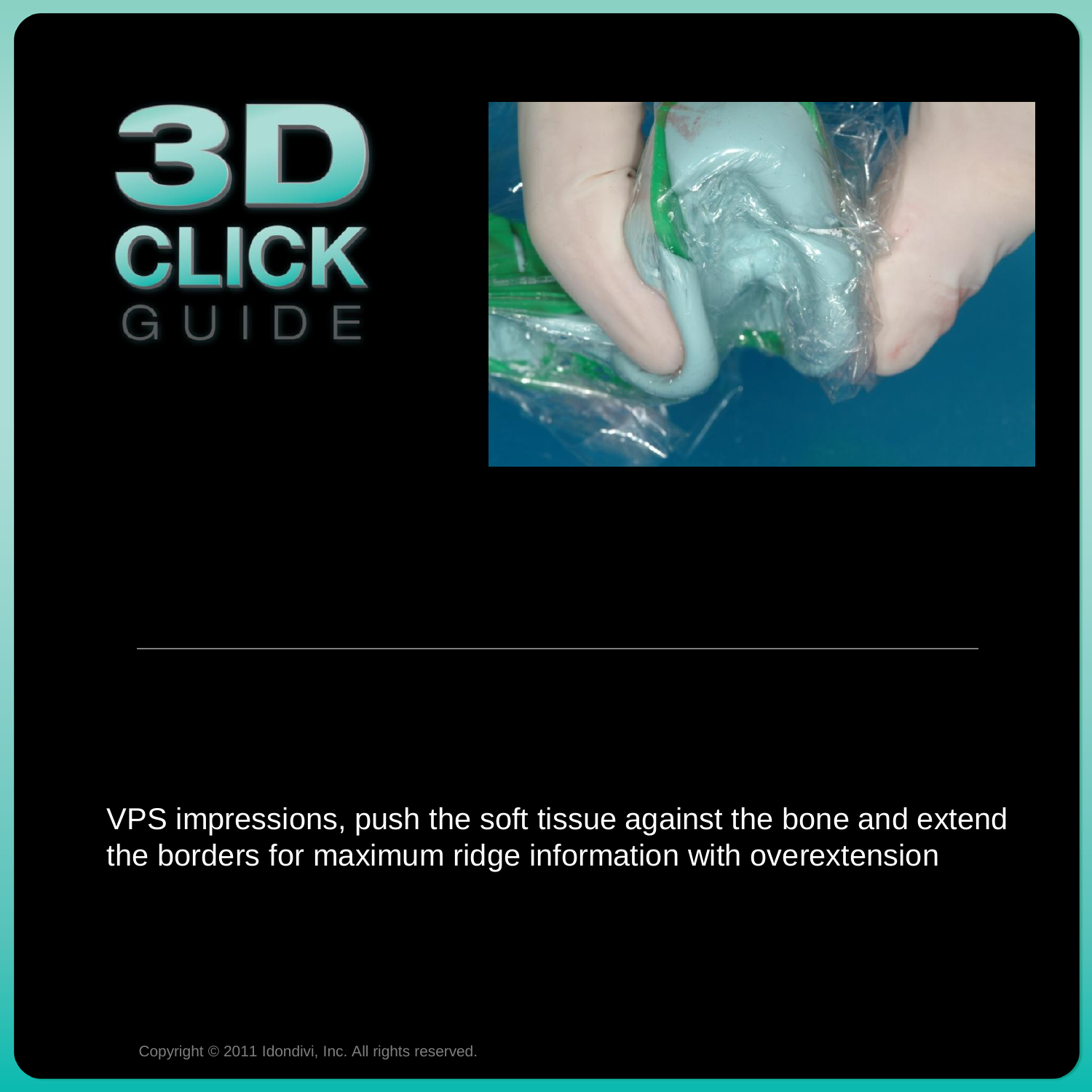

Finger pressure while the VPS material is setting does push the tissue against the bone, and overextends the borders. Food foil protects the VPS from saliva contamination and creates additional space for the injection VPS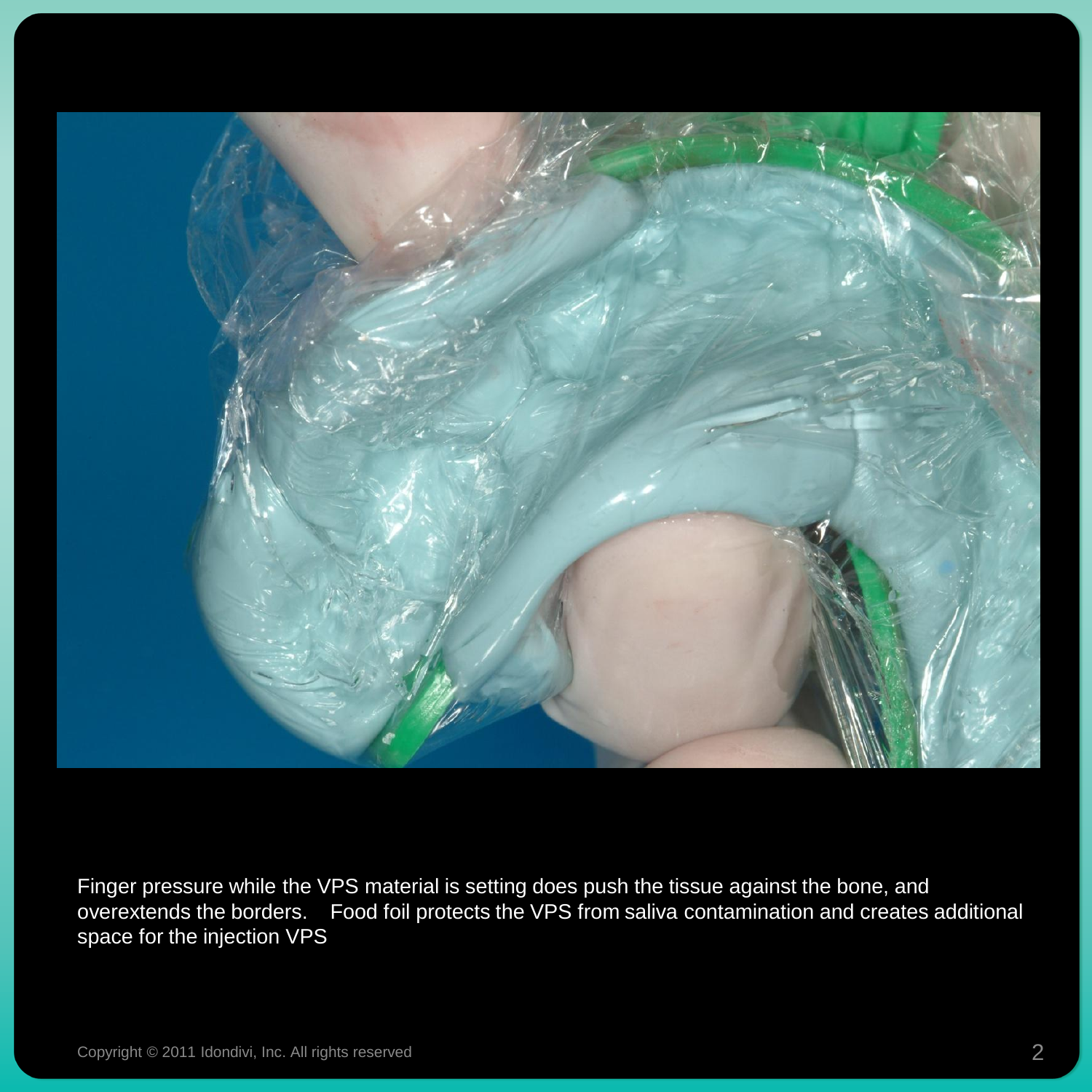

Pre impression, can be modified by adding addition putty as needed before relining with injection type VPS.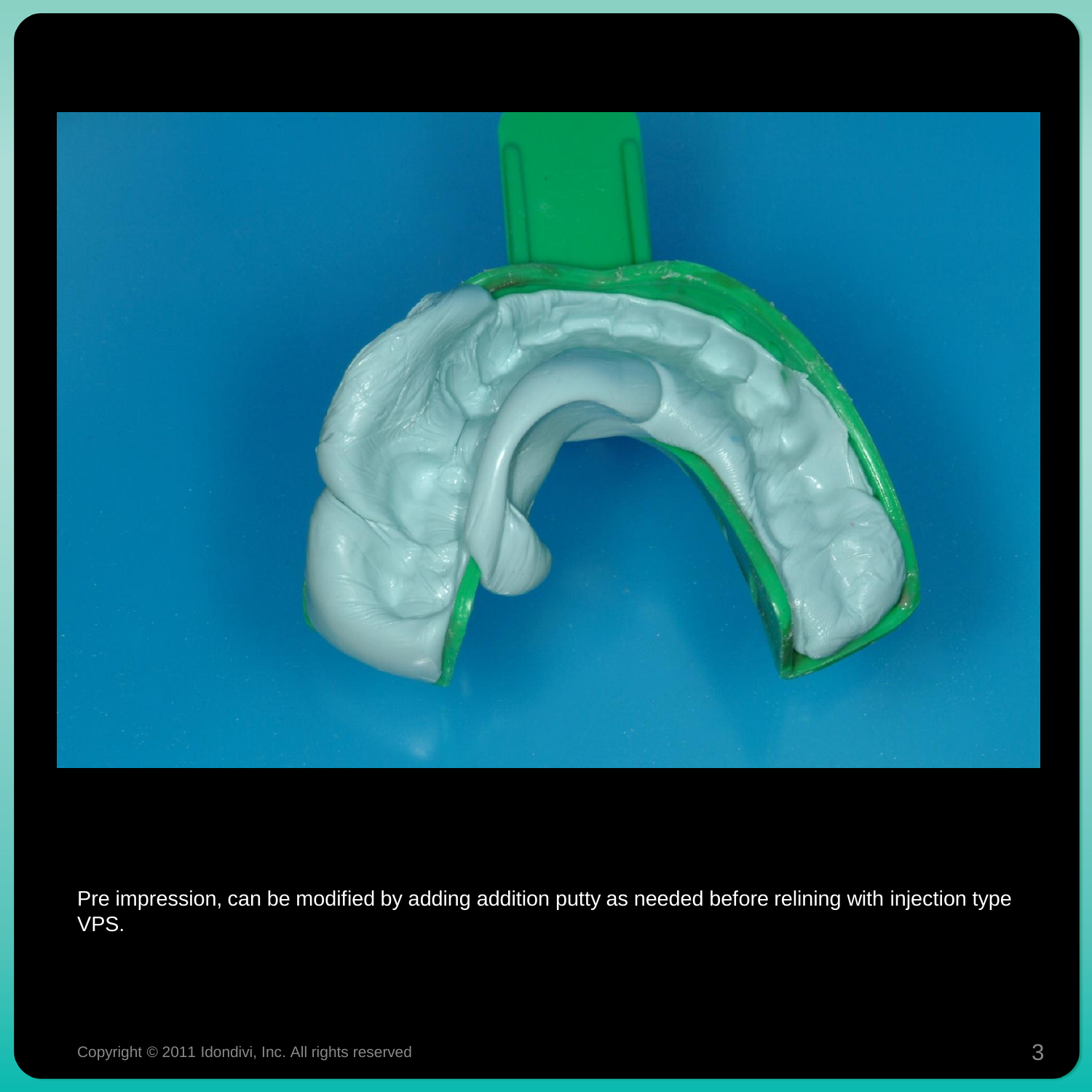

Pre impression is now relined with Injection VPS.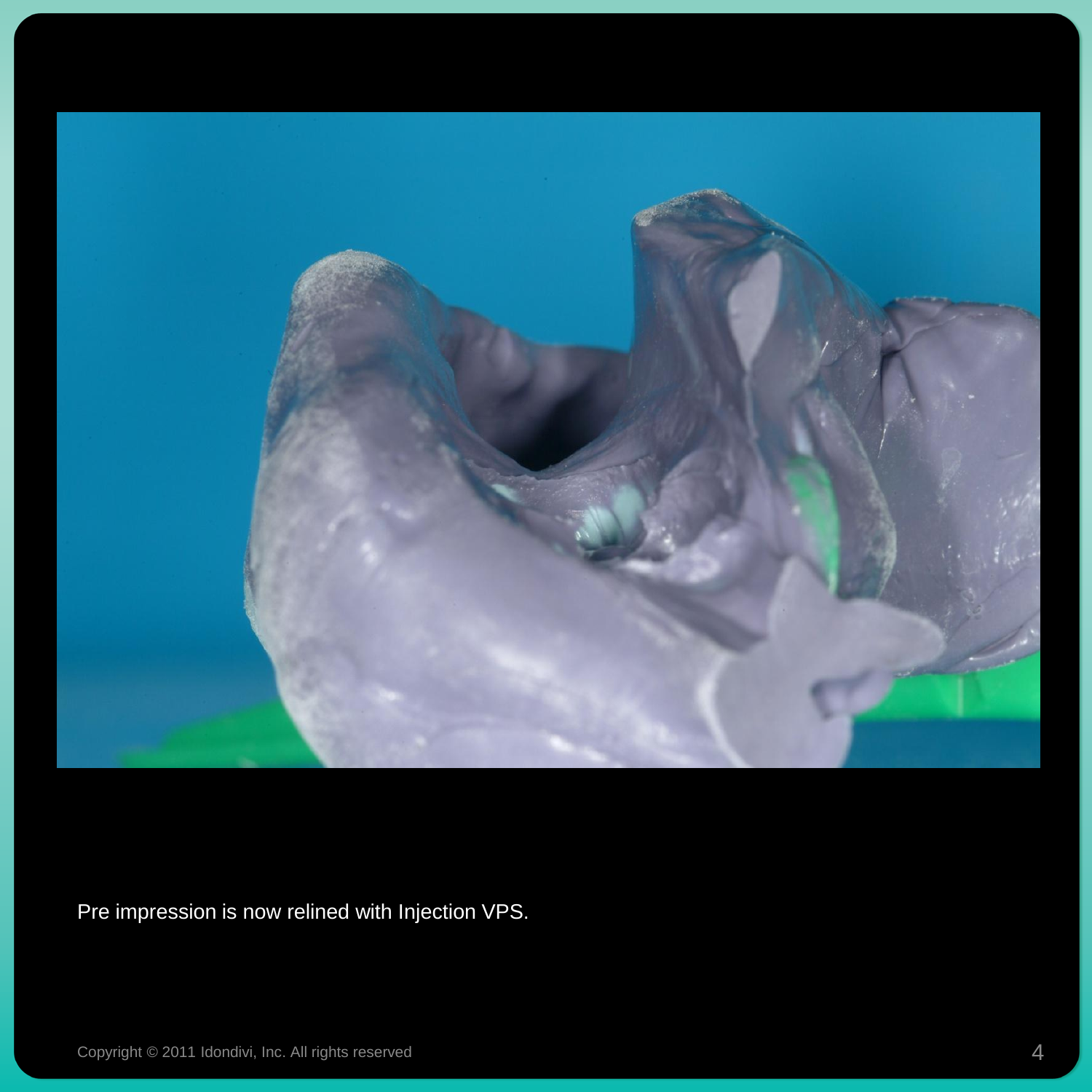

Finger pressure does allow capturing of the junction towards the lingual concavity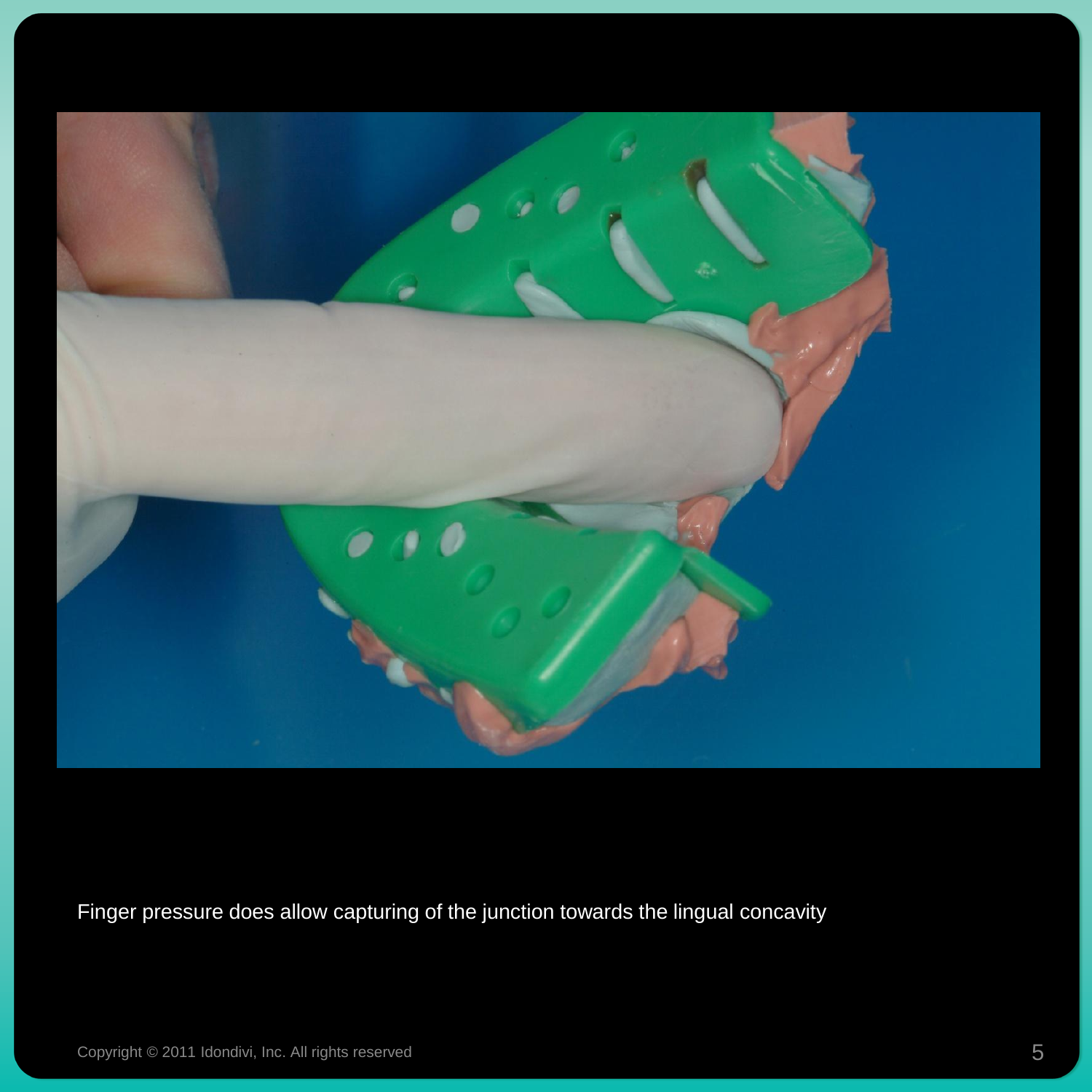

Finger pressure does allow capturing of the junction towards the lingual concavity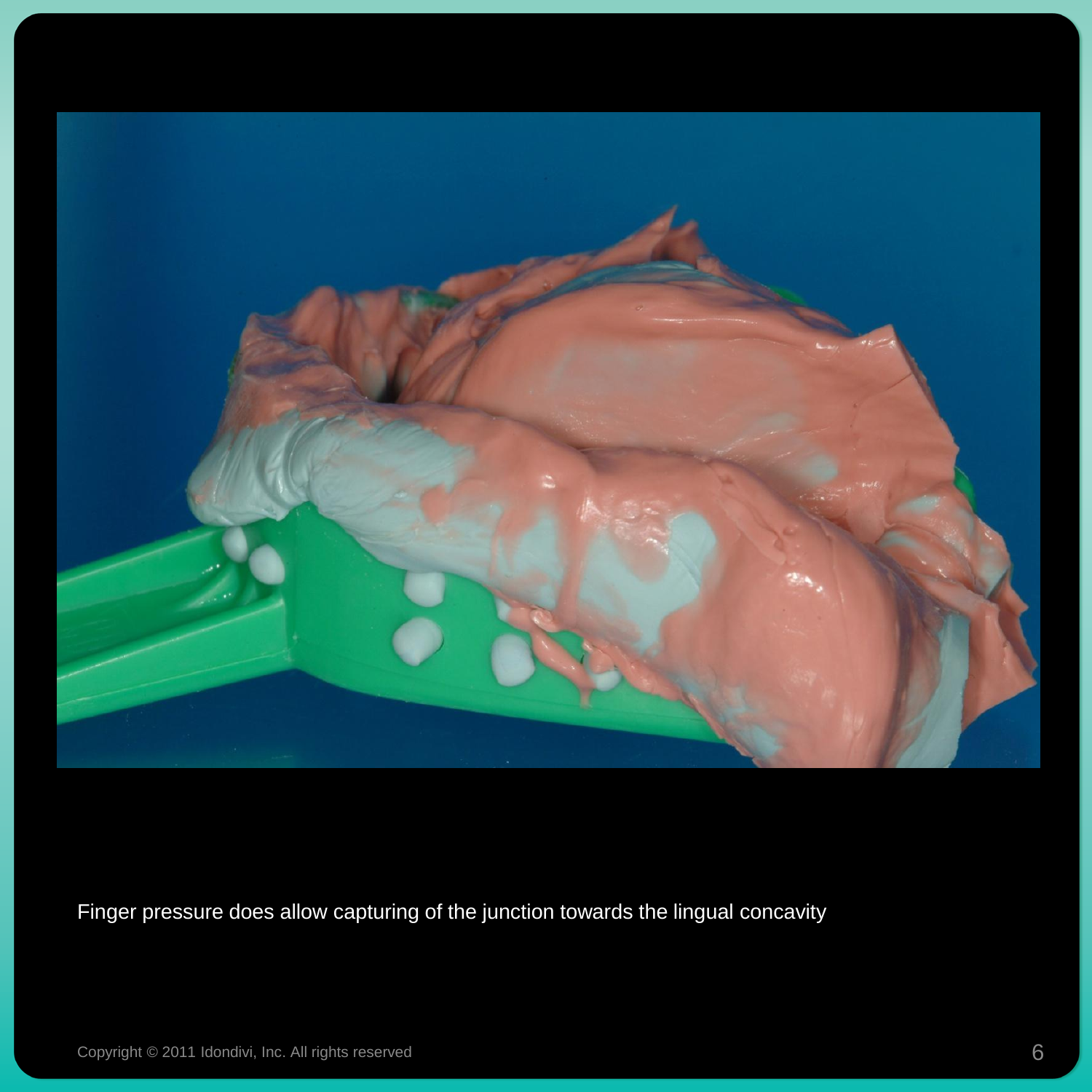

Thumb pressure to capture lingual information, while finger pressure maximizes the buccal information.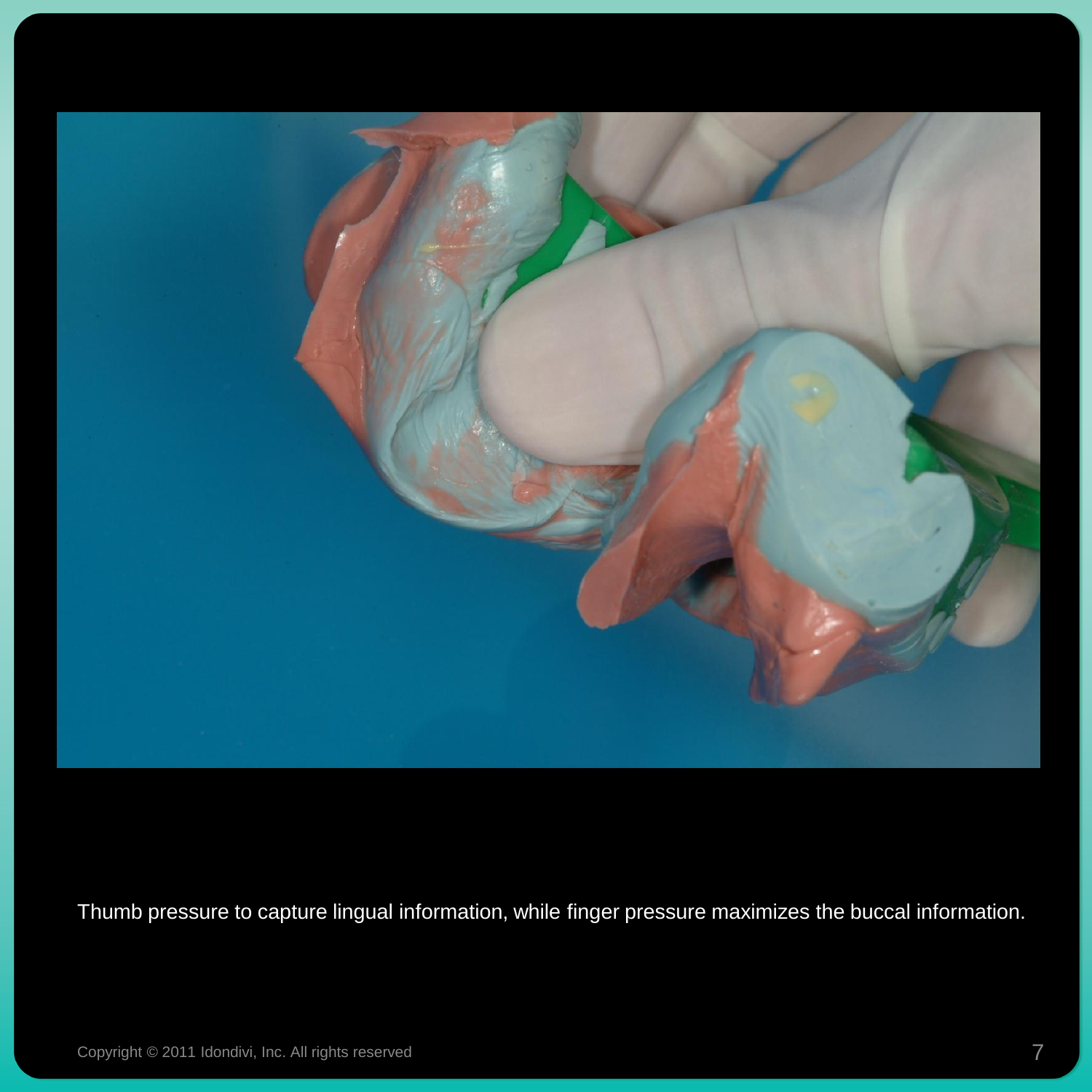

Note extension between actively extended site compared to contra lateral area.